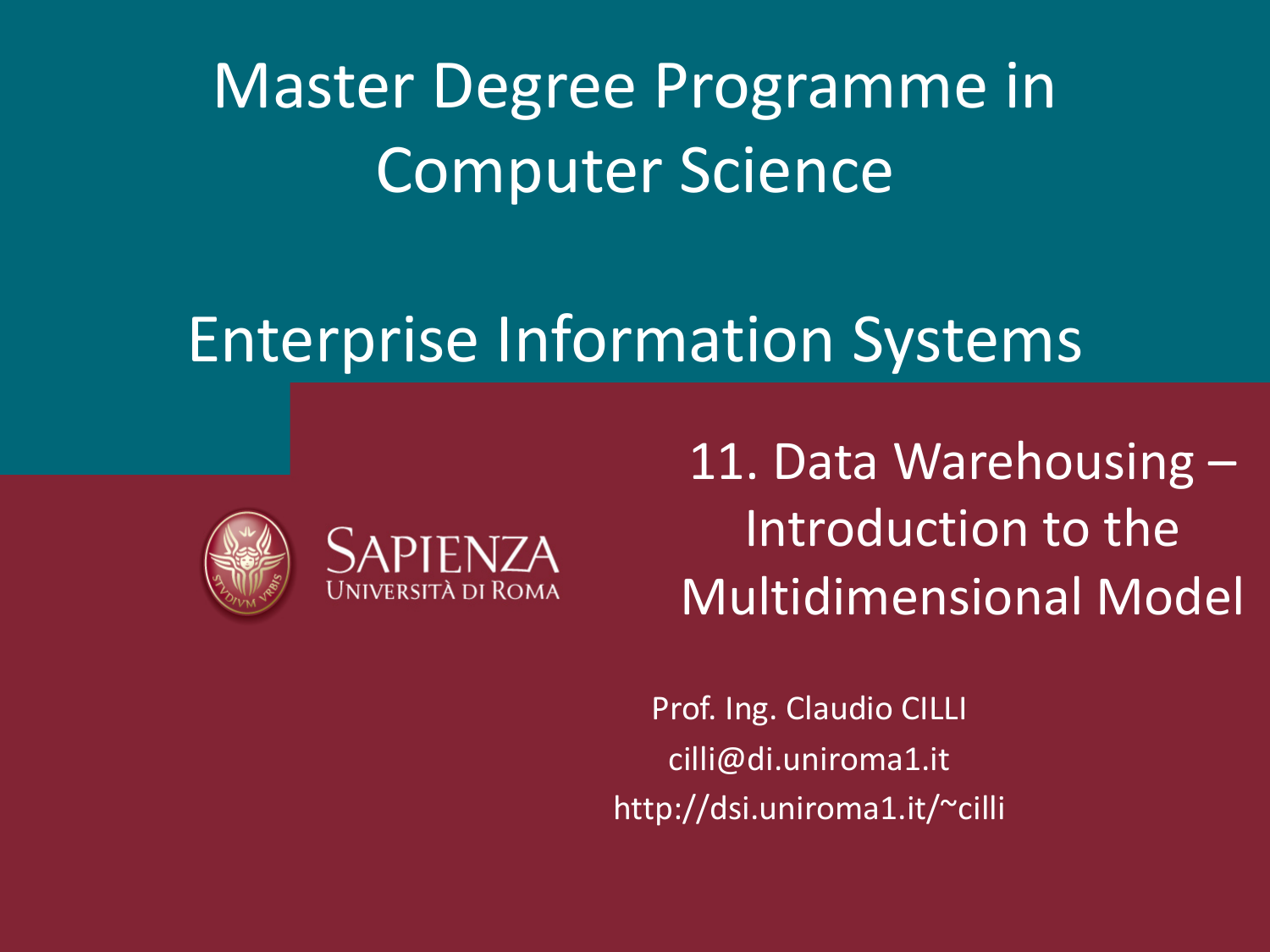## Multidimensional model



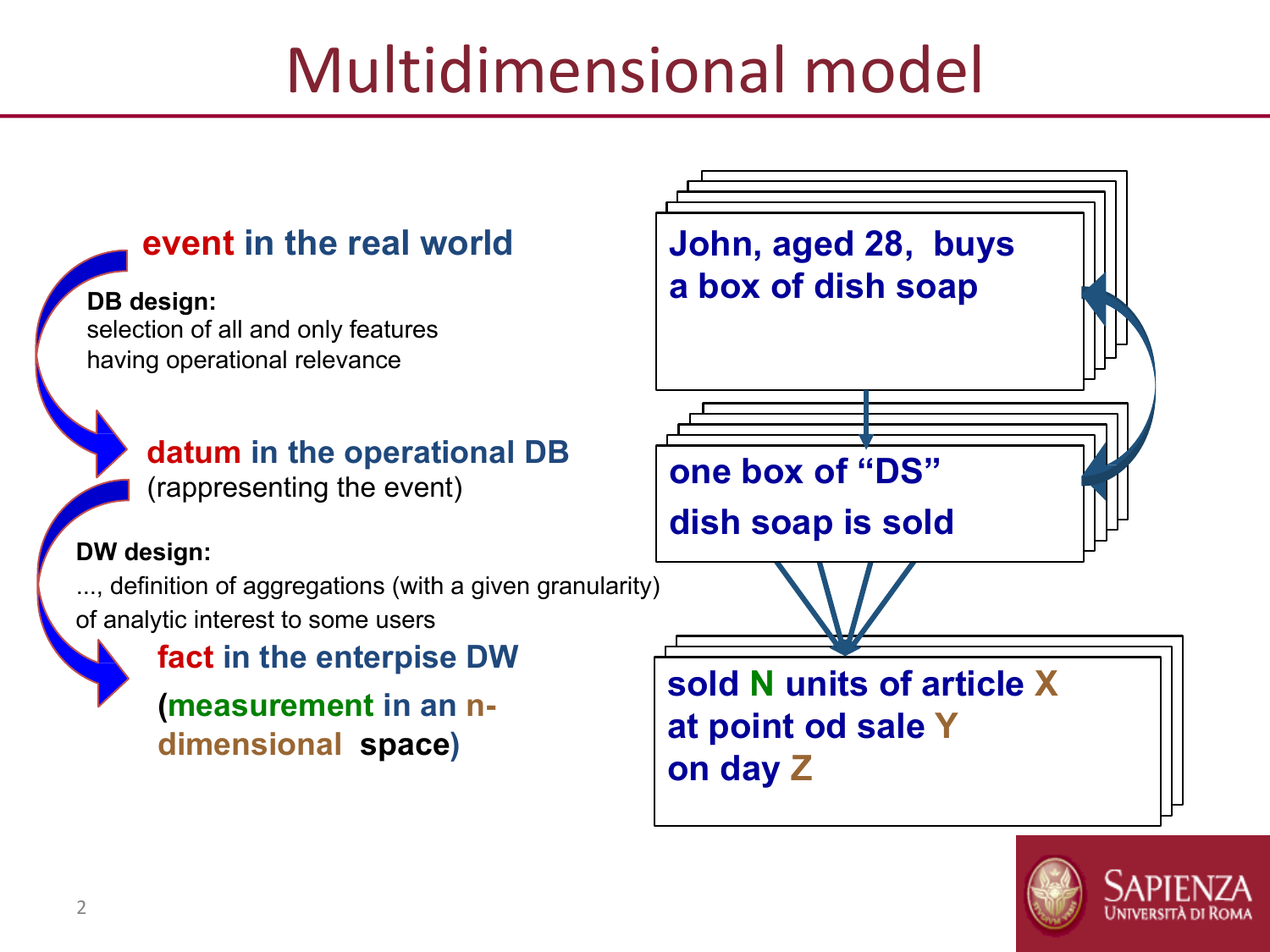• **EVENT** (in the real world) and **FACT** (of interest) are terms whose meaning is determined by the granularity (level of detail) of the multidimensional representation of the Data Warehouse

#### *Example of FACT:*

on **02/05/2012** in **"Rome 23"** PoS (Point of Sale) **278** boxes of **soap** have been sold, cashing **745** Euro

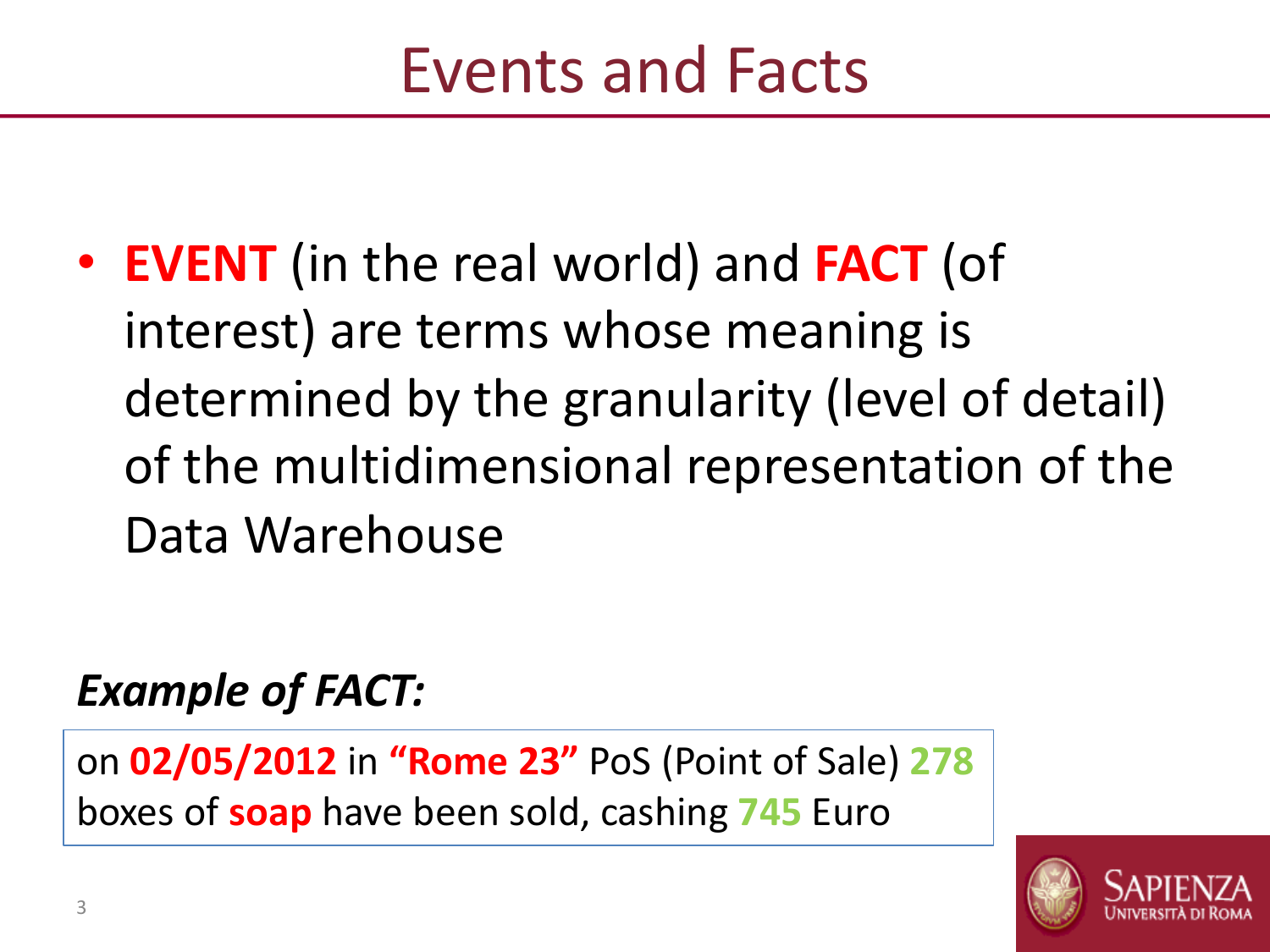### Multidimensional Cube



Università di Roma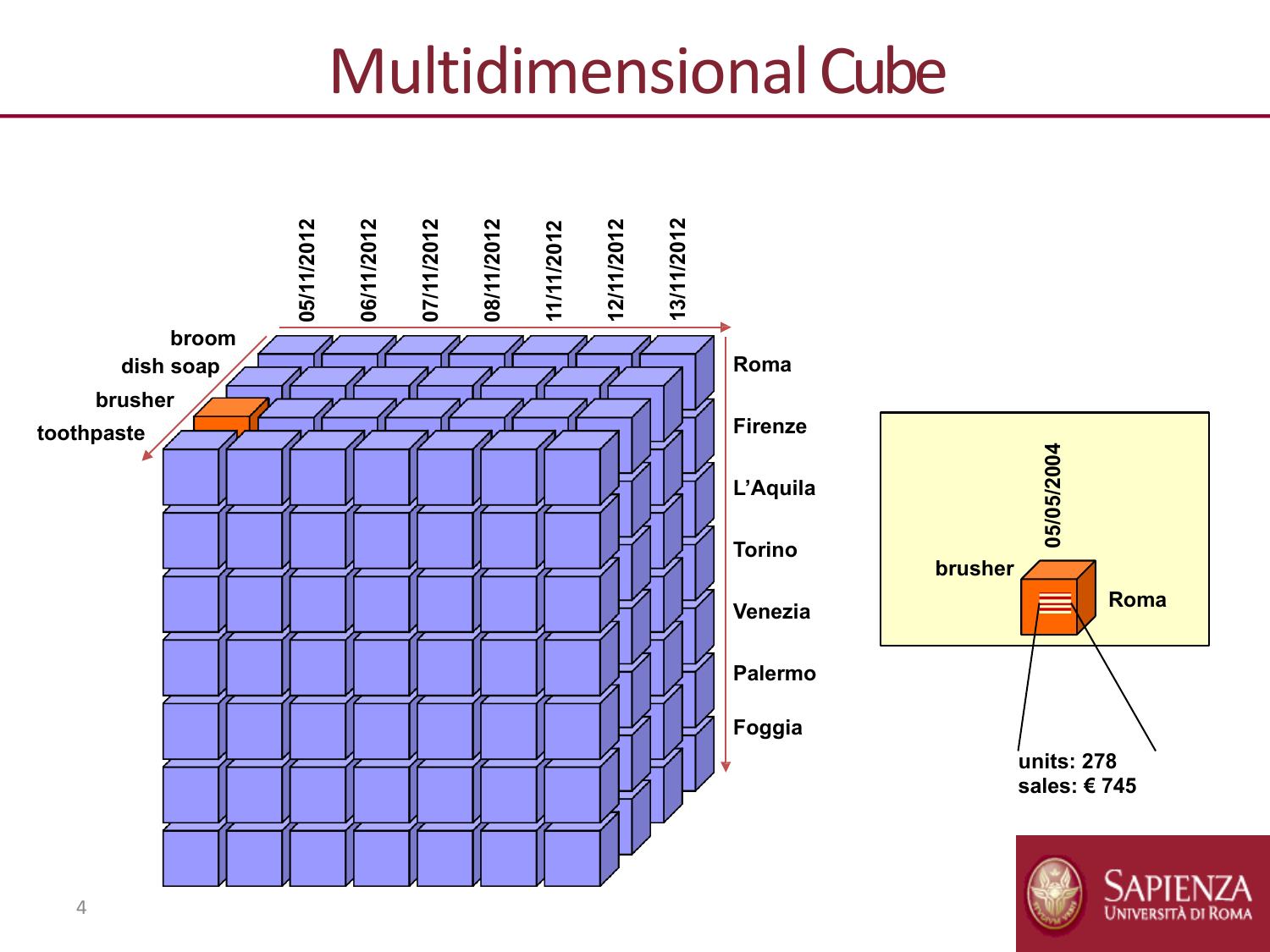### **Dimensions**

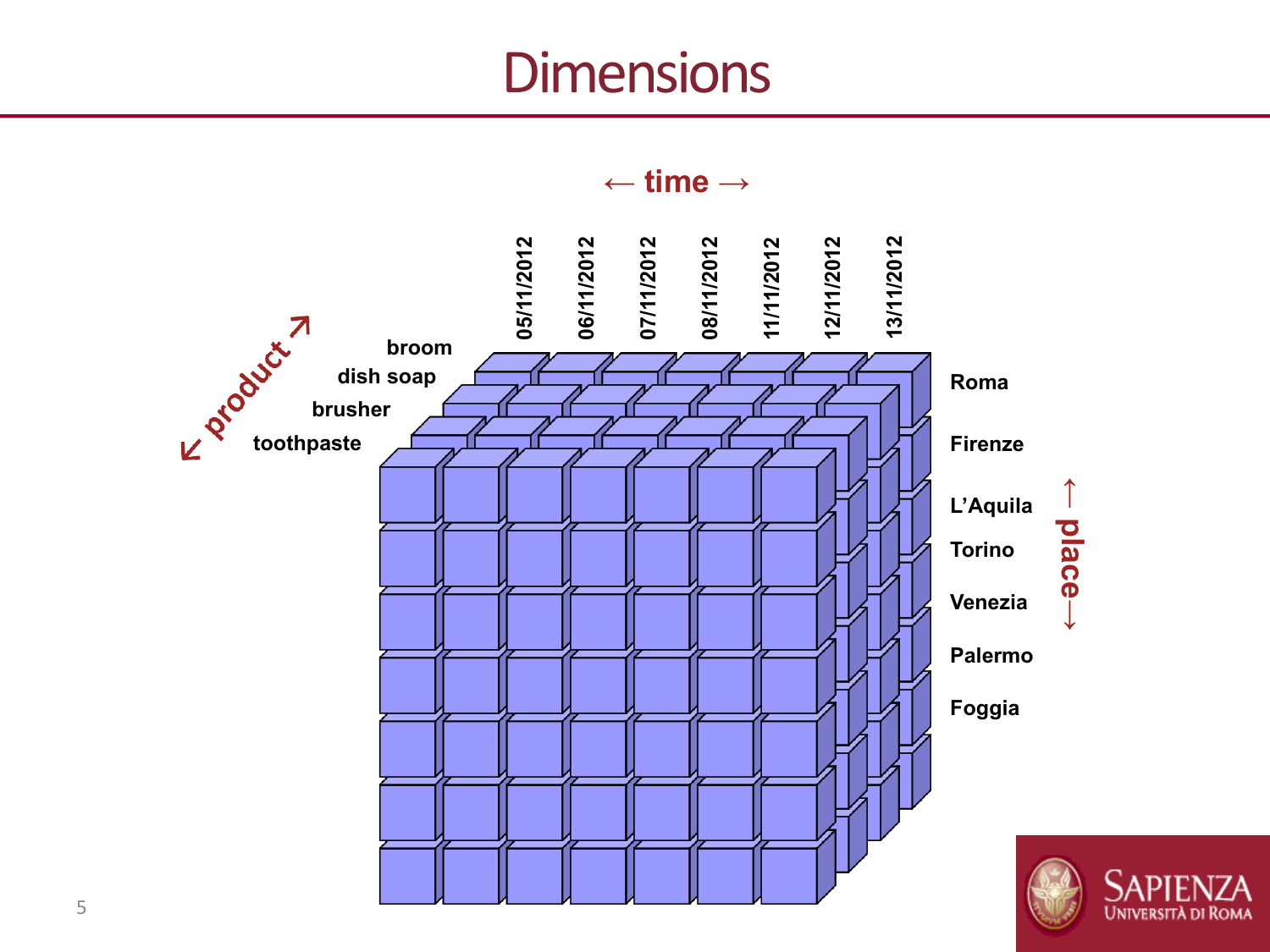# A relational schemafor the multidimensional cube

TABLE(dimens-1, …, dimens-k, measur-1, …, measur-h) Example:

SALES(product, city, date, numUnitsSold, sales)



**measurements (variables, metrics, indicators, …)**

Functional dependence: **dimensions → measurements**

In the example: **product, city, date → numUnitsSold, sales**

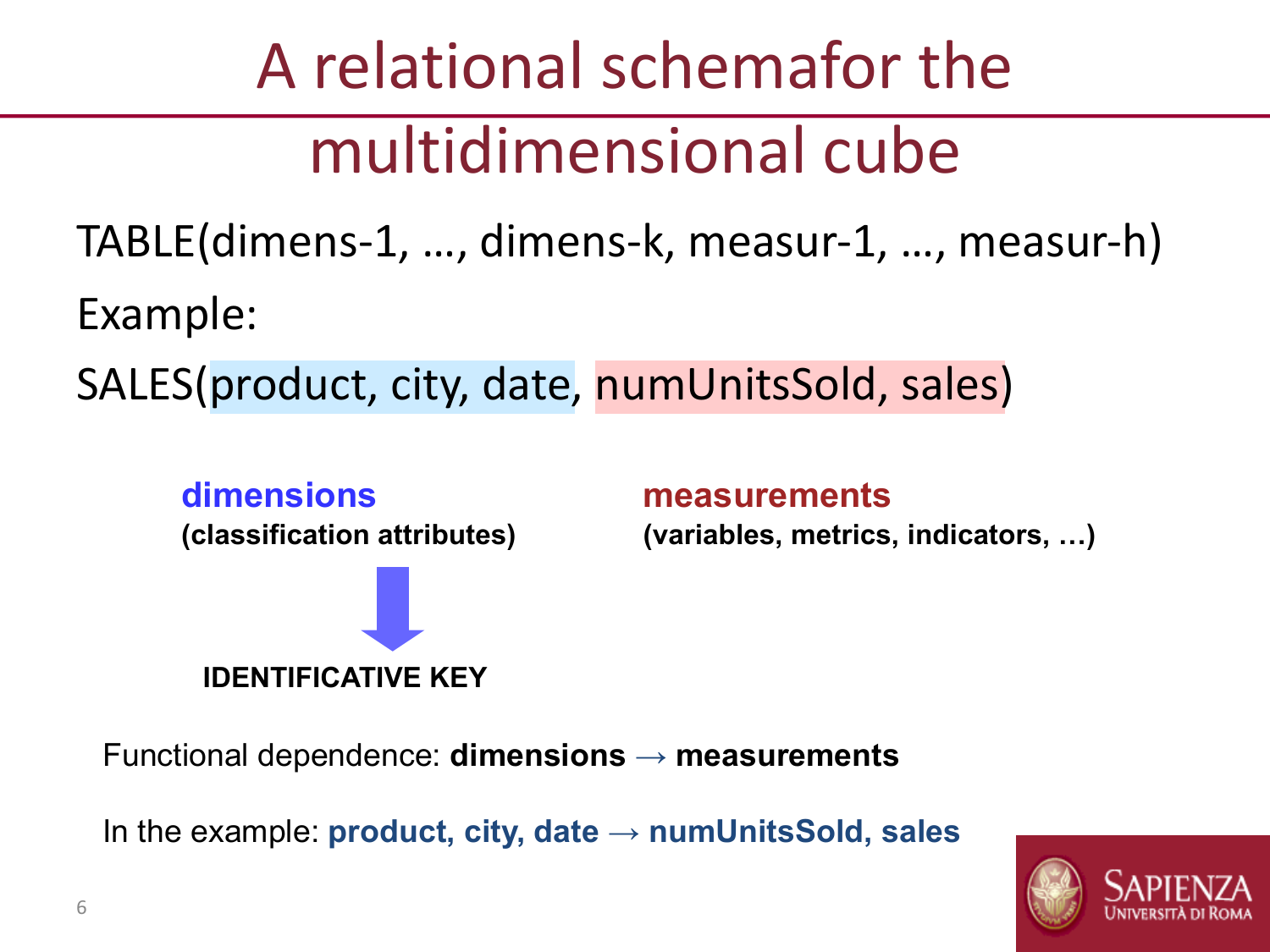## Dimensional hierarchy

- Each dimension is associated with a hierarchy that groups the values at different levels of aggregation (also orthogonally)
- Each node of the hierarchy is called DIMENSIONAL ATTRIBUTE

Example (time dimension):



**Functional Dependencies: day→ week day → month month → quarter month → four-month-period quarter → year four-month-period → year**

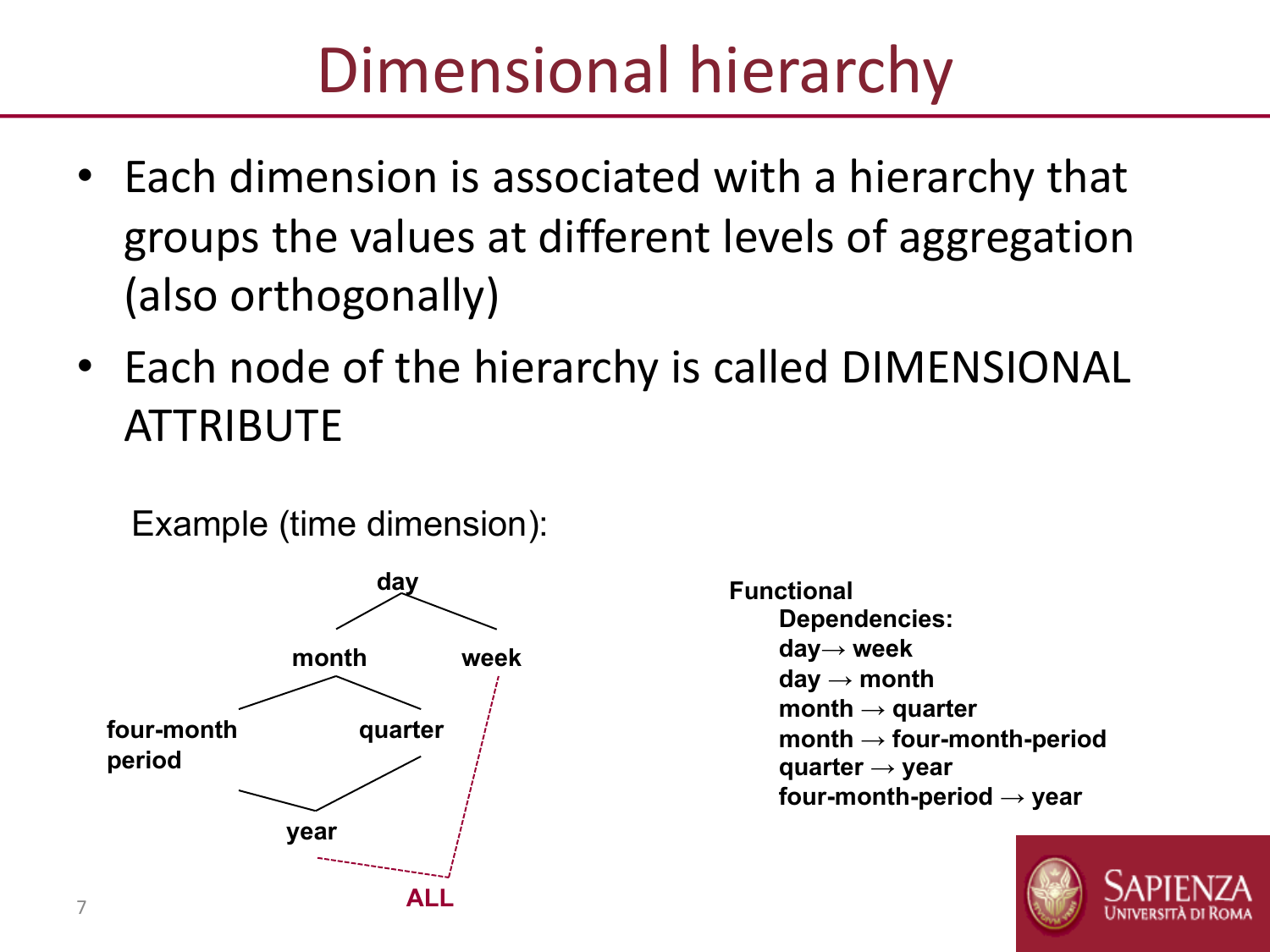### Access to Data Warehouse

#### **Reporting**

- predefined needs (poss., parametrized)
- automated extraction of information

#### **OLAP**

- analysis needs that are not identifiable in advance (browsing on dimensions and indicators)
- interactive data exploration, searching for information of interest

#### **Data Mining**

- analysis needs that are not identifiable in advance
- (semi)automatic data exploration

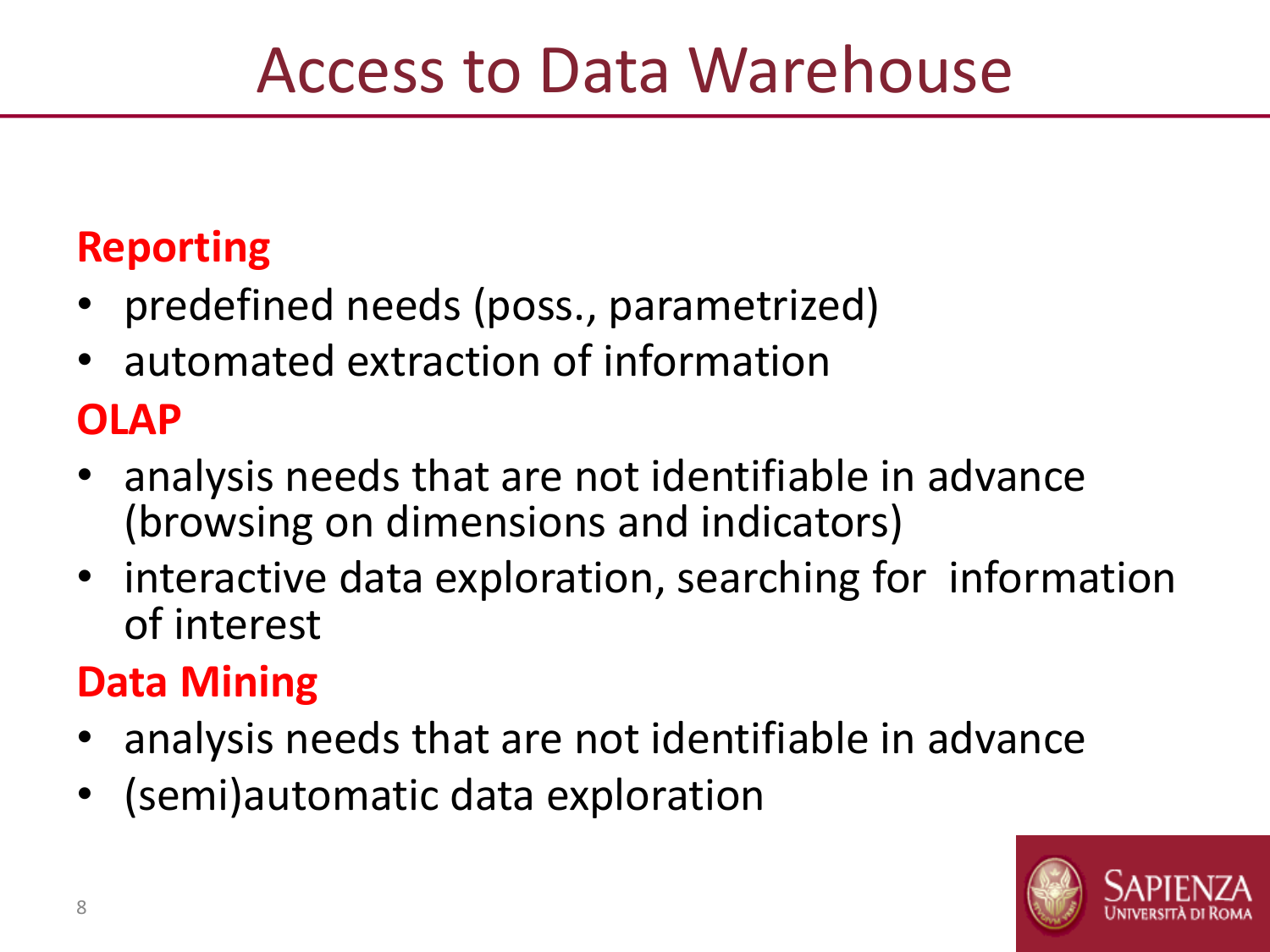# Reporting

Report with predefined structure and format

- query
	- typically based on restrictions and / or aggregations
- presentation
	- interleaved with text data
	- in tabular and / or graphic form
	- customized with environment variables (date, user, ...)
- generation
	- on user demand
	- periodic
	- under specified conditions
- distribution
	- preview/print, e-mail, web, …

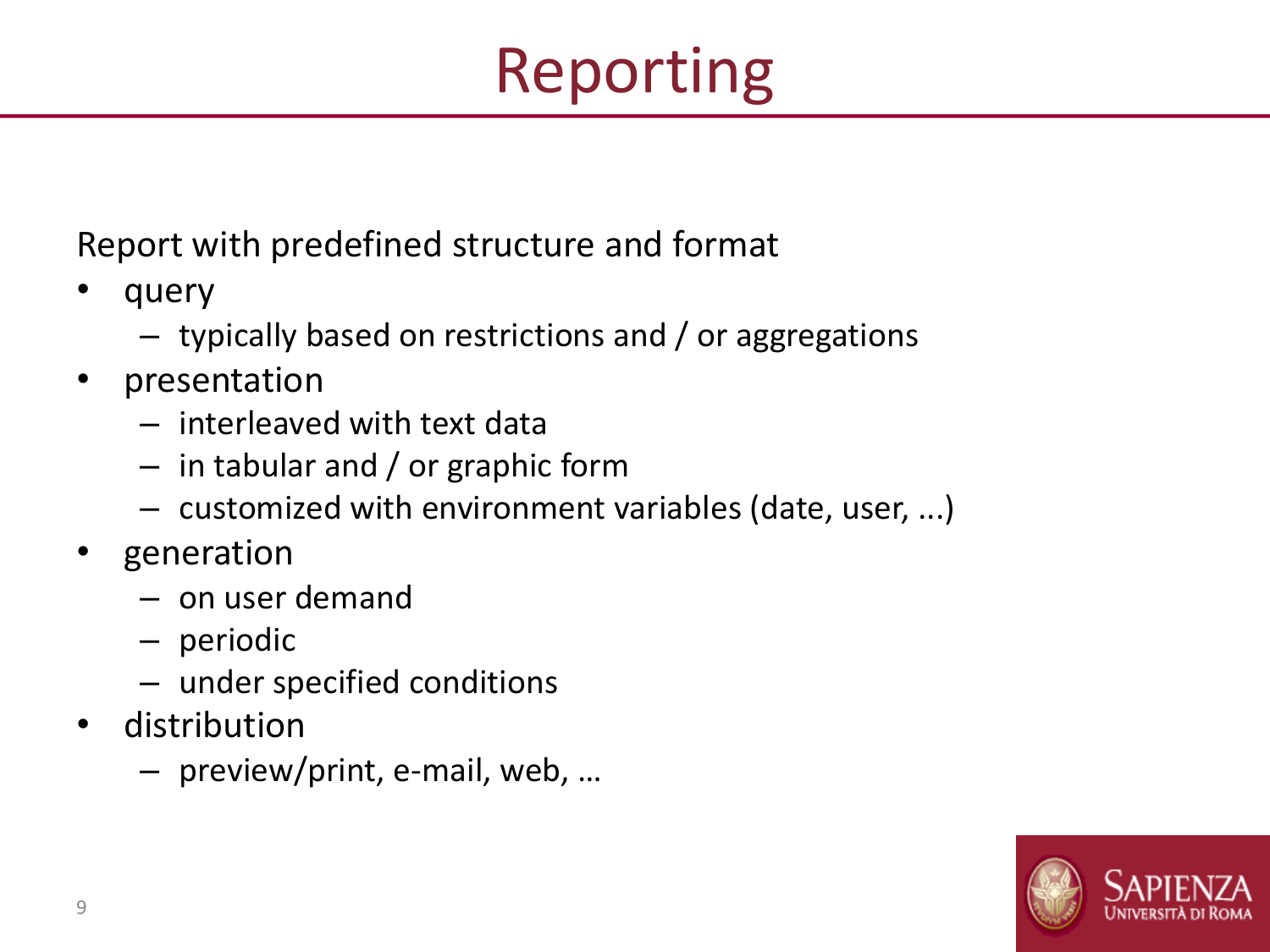- implementation:
	- analysis session, divided into a series of steps, each dependent on the results obtained previously
- tipical users:
	- domain experts, not necessarily computer experts

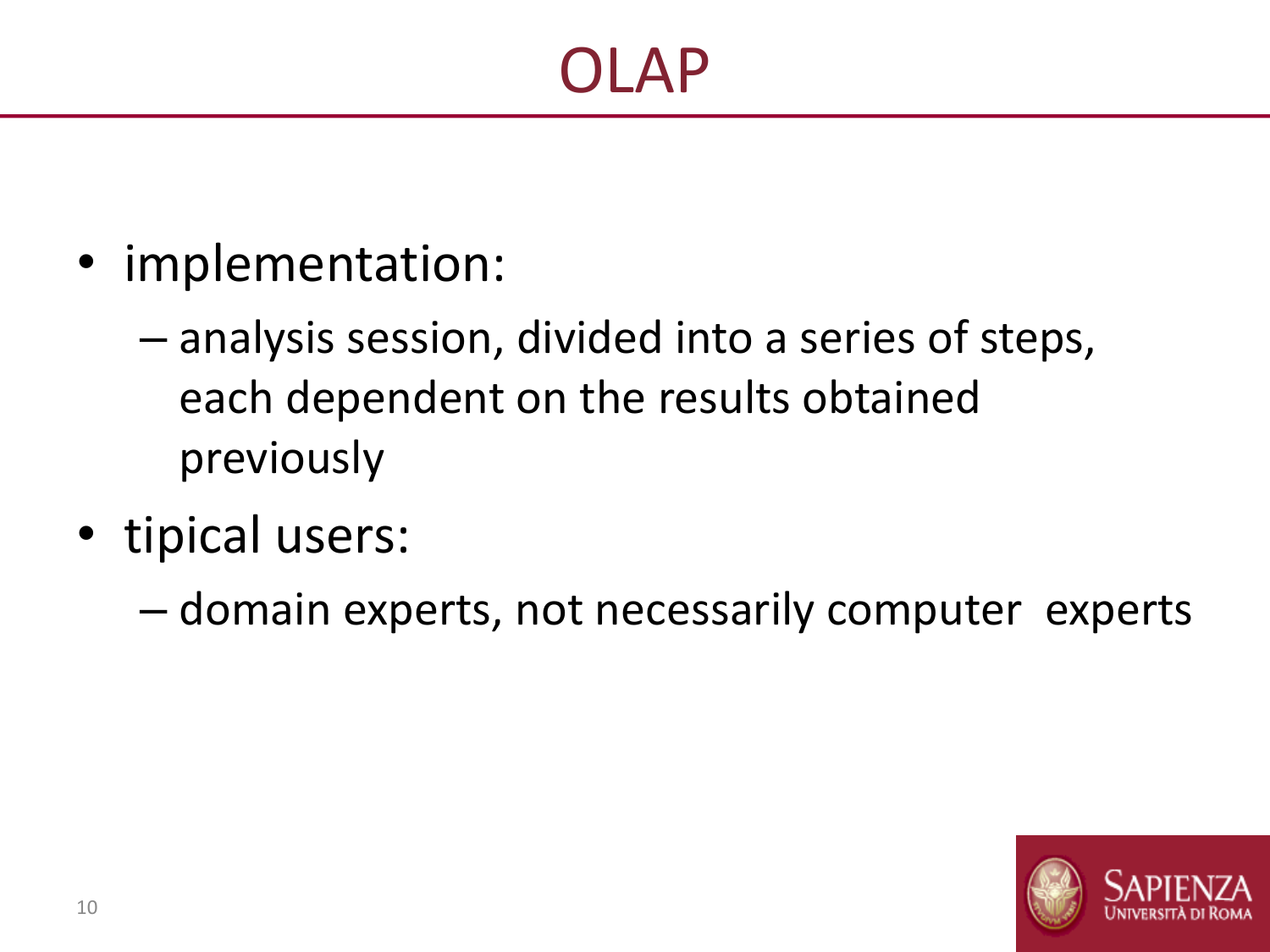### OLAP: example



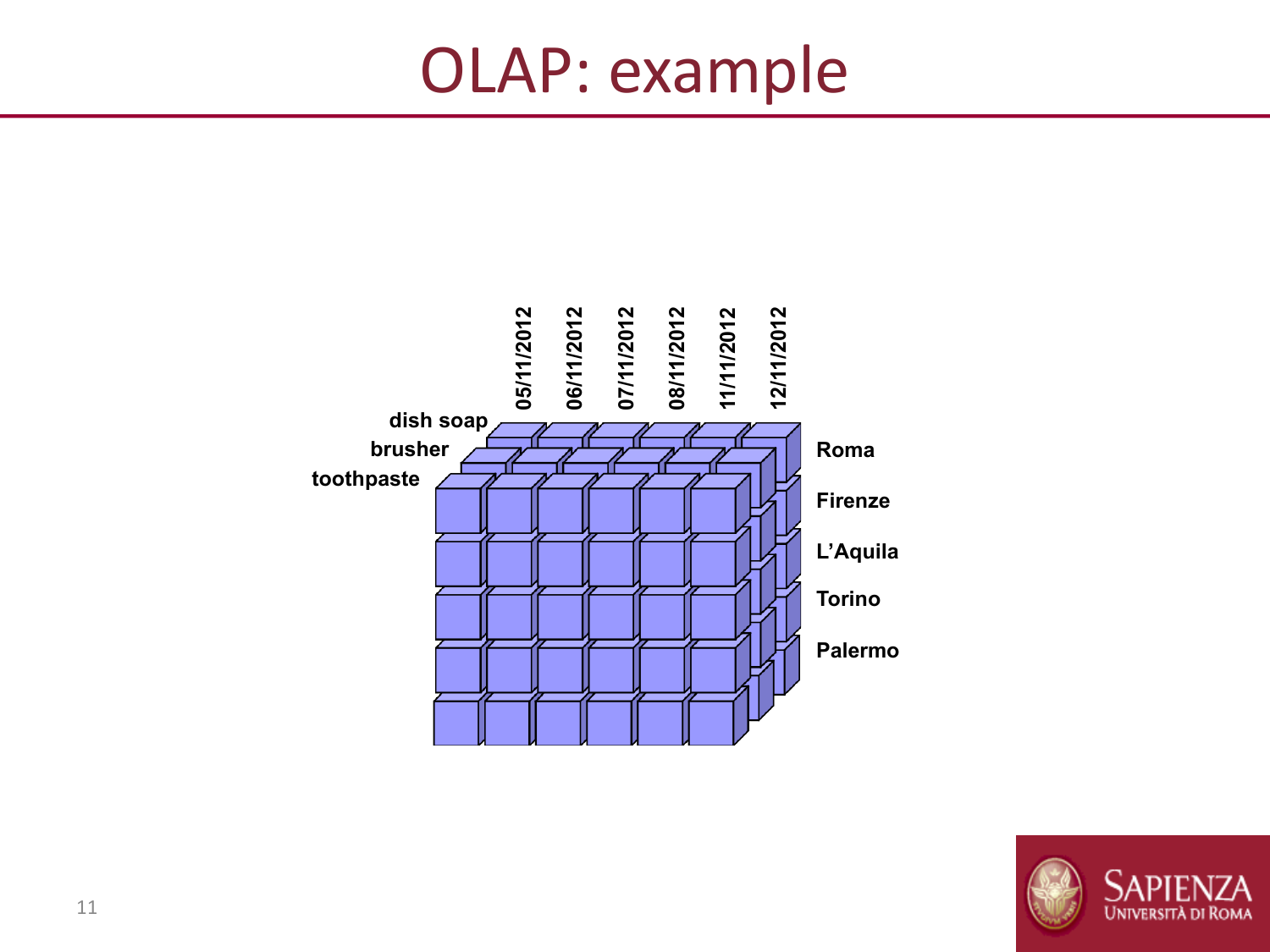# OLAP – Basic operations in the multidimensional model

**RESTRICTION** (filtering based on values)

- selection on specific values of dimensional attributes
- in case of equality with a single value, the operator is called SLICING (one dimension disappears)

#### **AGGREGATION** (level of abstraction increases)

- considered one dimension, group one dimensional attribute to a higher level of granularity
- joining up to the highest level (the most generic, consisting of a single value), a dimension disappears

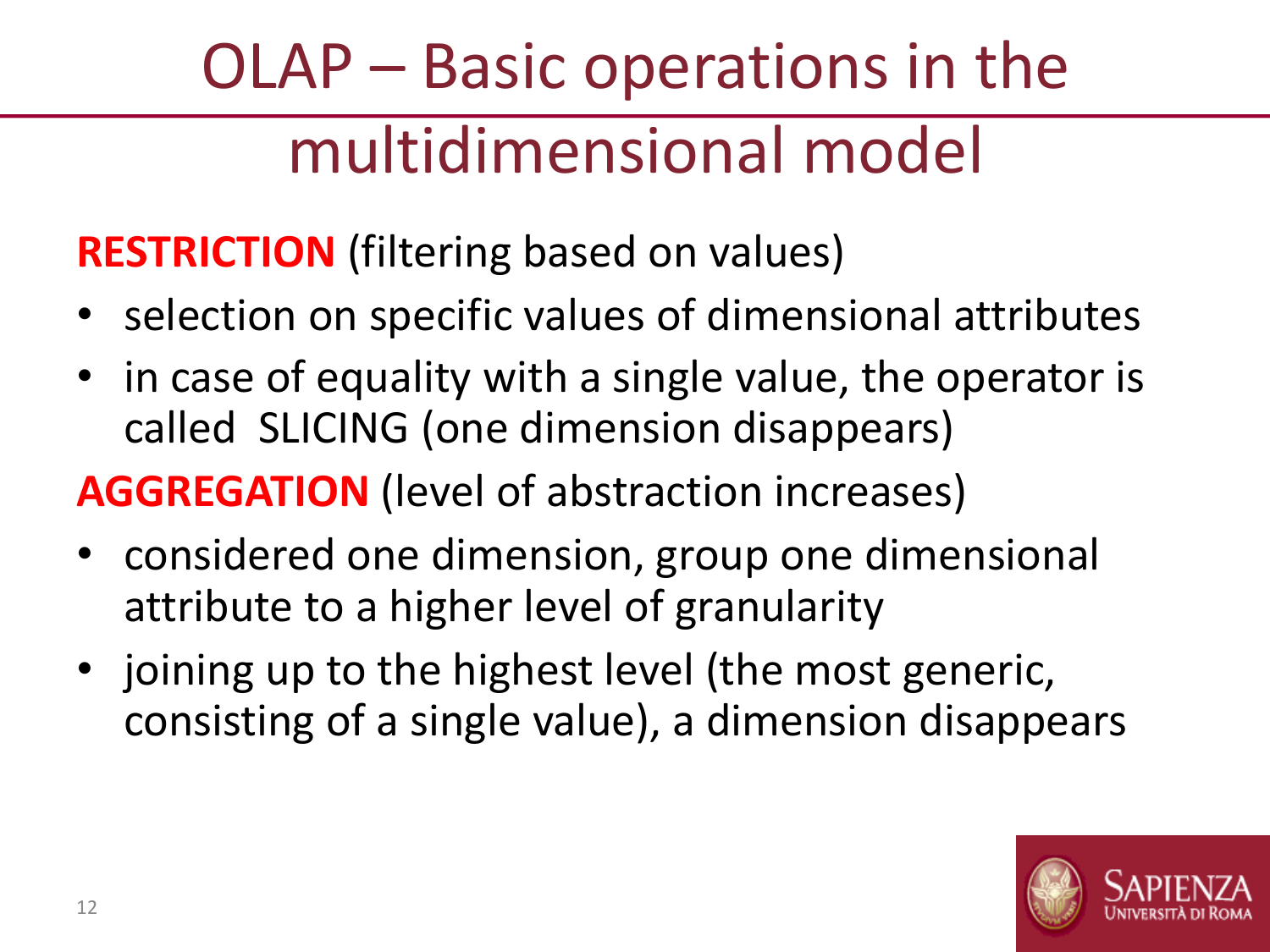## OLAP: Roll-Up Operator

• Aggregation along one dimension

 $\rightarrow$  use of an aggregate operator on a measurement attribute Examples:

- a. sales of each product by city and month
- b. daily sales per city (total on all products)
- c. daily sales by product (North / Central / South)



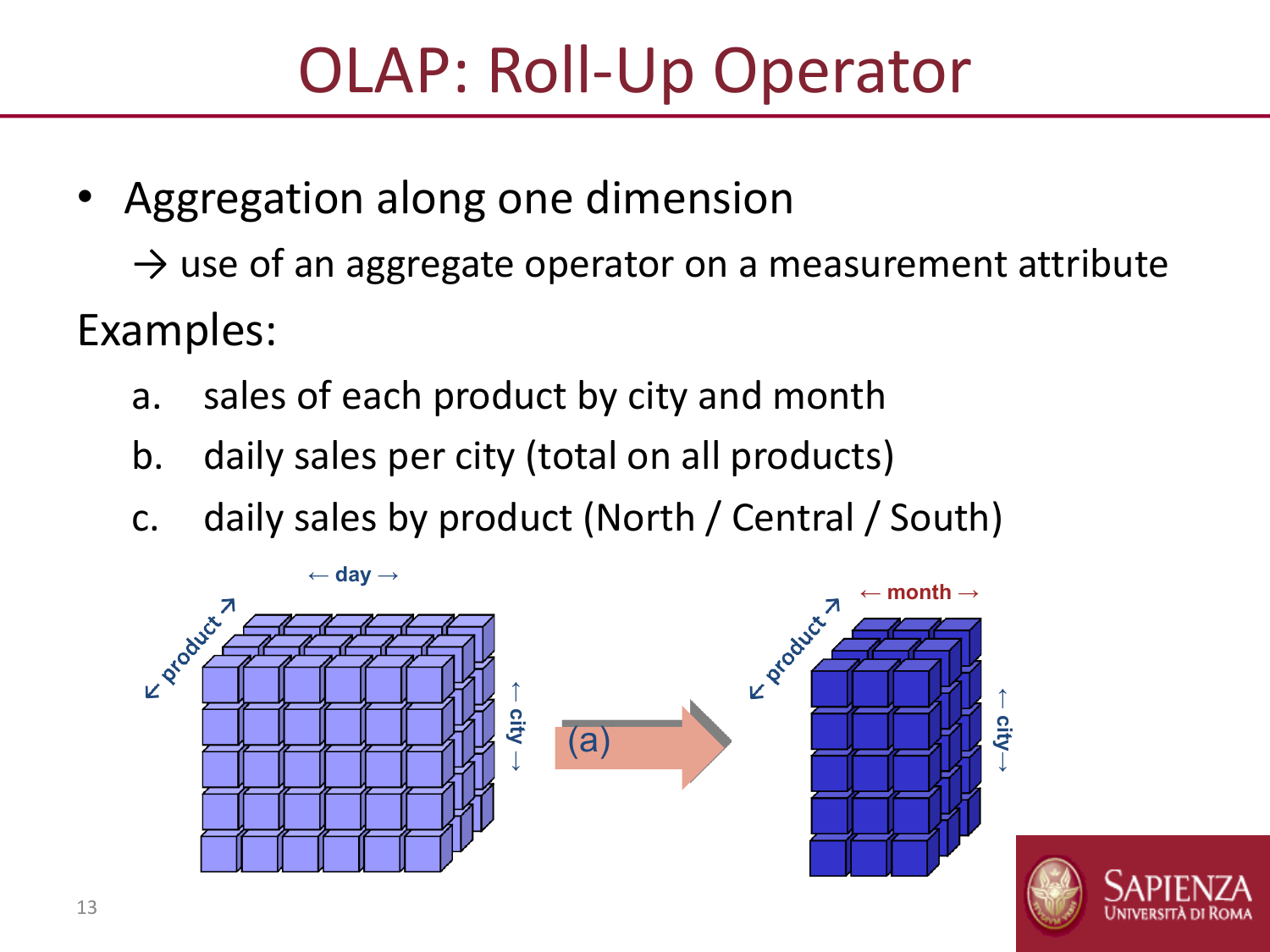# OLAP: Aggregative Operators

### **DISTRIBUTIVE**: computable from:

- 1. partial aggregates
- Examples: SUM, MAX, MIN, …

### **ALGEBRAIC**: computable from:

- 1. partial aggregates
- 2. finite set of support information
- Examples : weighted AVG, standard deviation, …
- **OLISTIC**: computable from:
	- 1. original data
	- Example: rank of an array

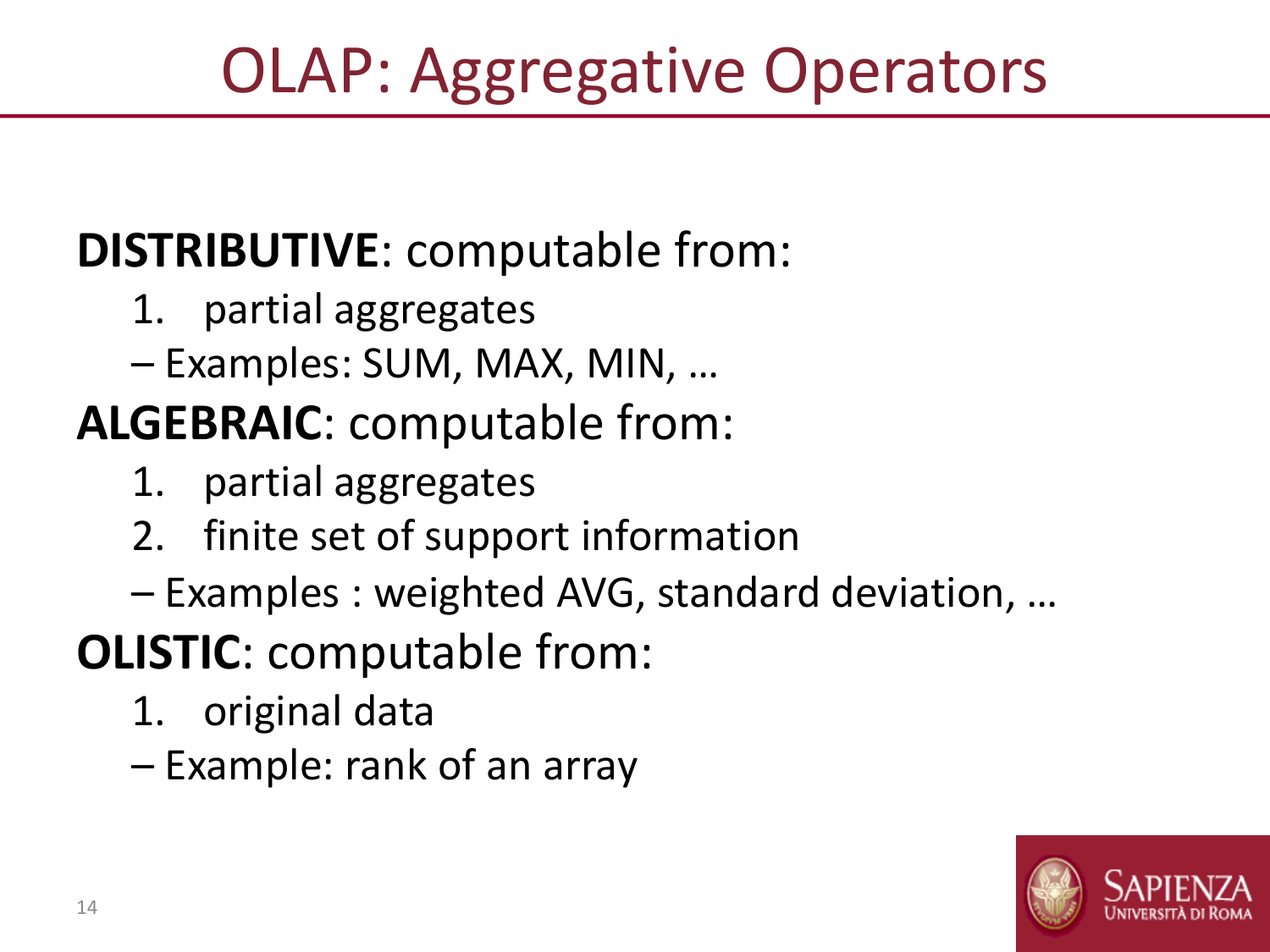## OLAP: Drill-Down Operator

Disaggregation over one dimension

 $\rightarrow$  disaggregated data are assumed to be available

Examples:

- a. from "sales of each product by city and month" to "daily sales"
- b. from "monthly sales by city (total on all products)" to "daily sales by city and product"

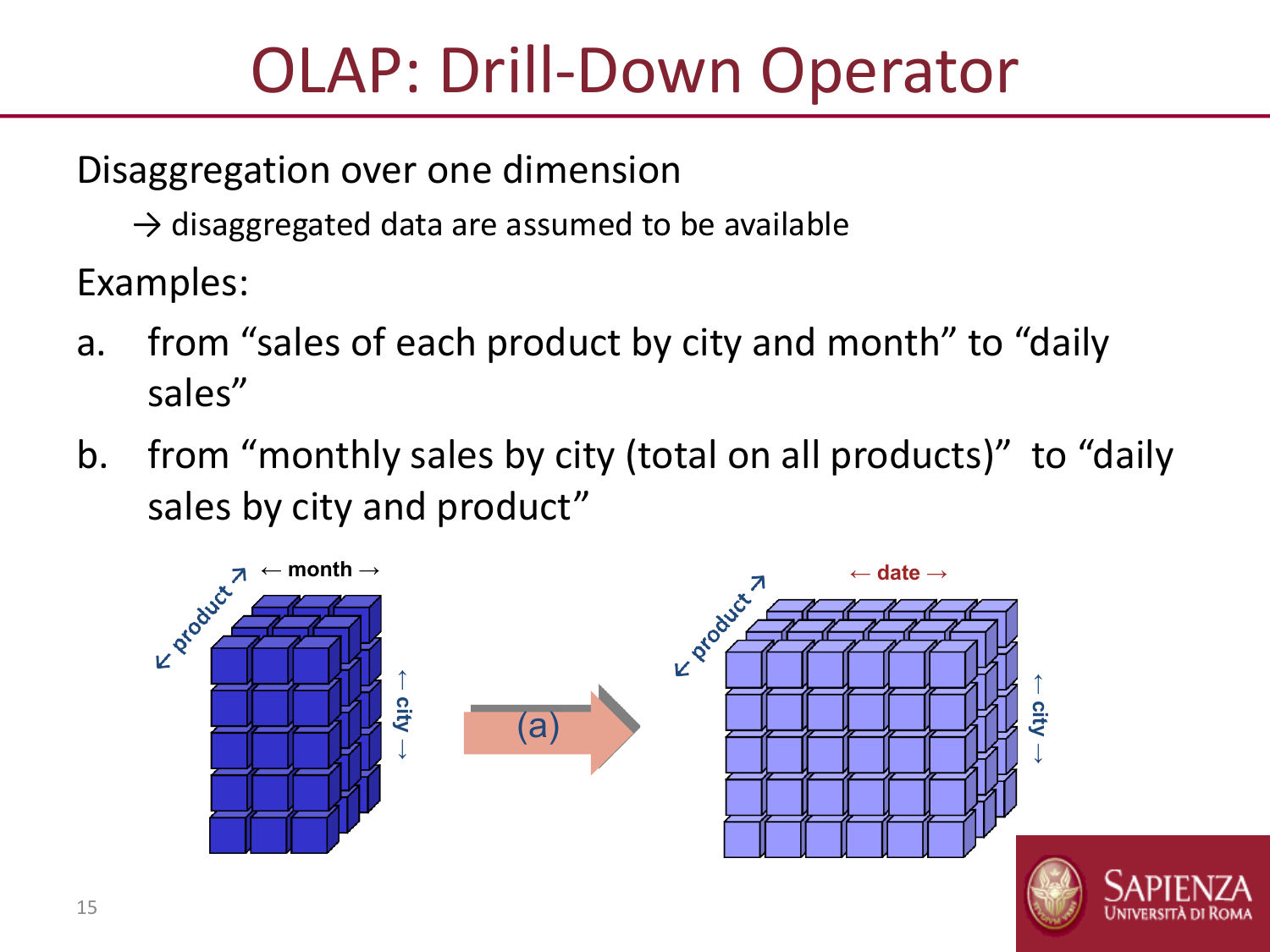## OLAP: Cuboids (dimensions)

- given a data cube, you can perform different roll-up operations up to the disappearance of a dimension
- given a k-dimensional data cube, there exist 2k possible cuboids

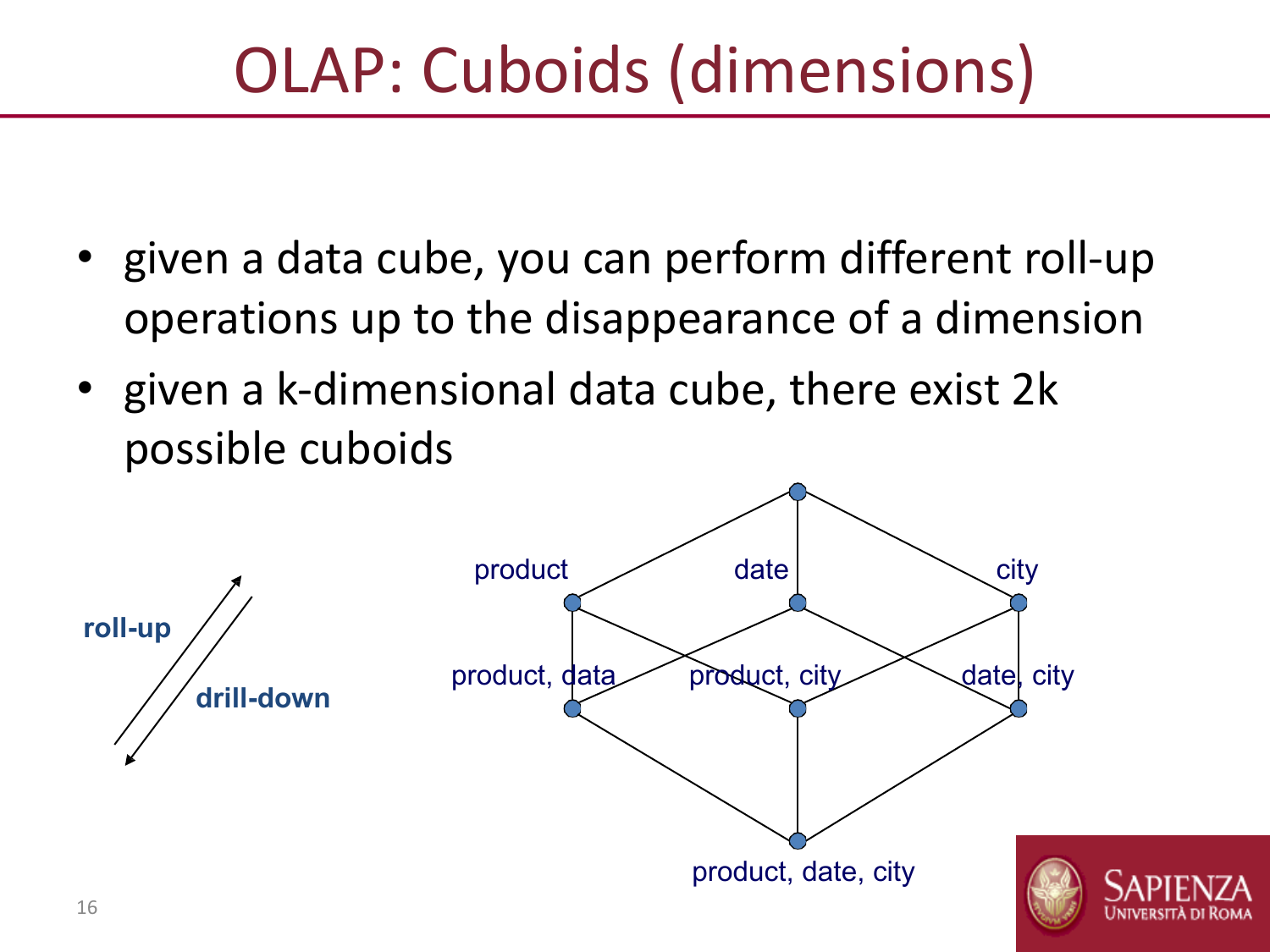# OLAP: Cuboids (aggregation levels)

- given a data cube, you can perform different roll-up operations, increasing the aggregation level (up to the disappearance of a dimension)
- given a k-dimensional data cube, resp. with n1, n2, …, nk agregation levels, there exist n1×n2 ×…×nk possible cuboids

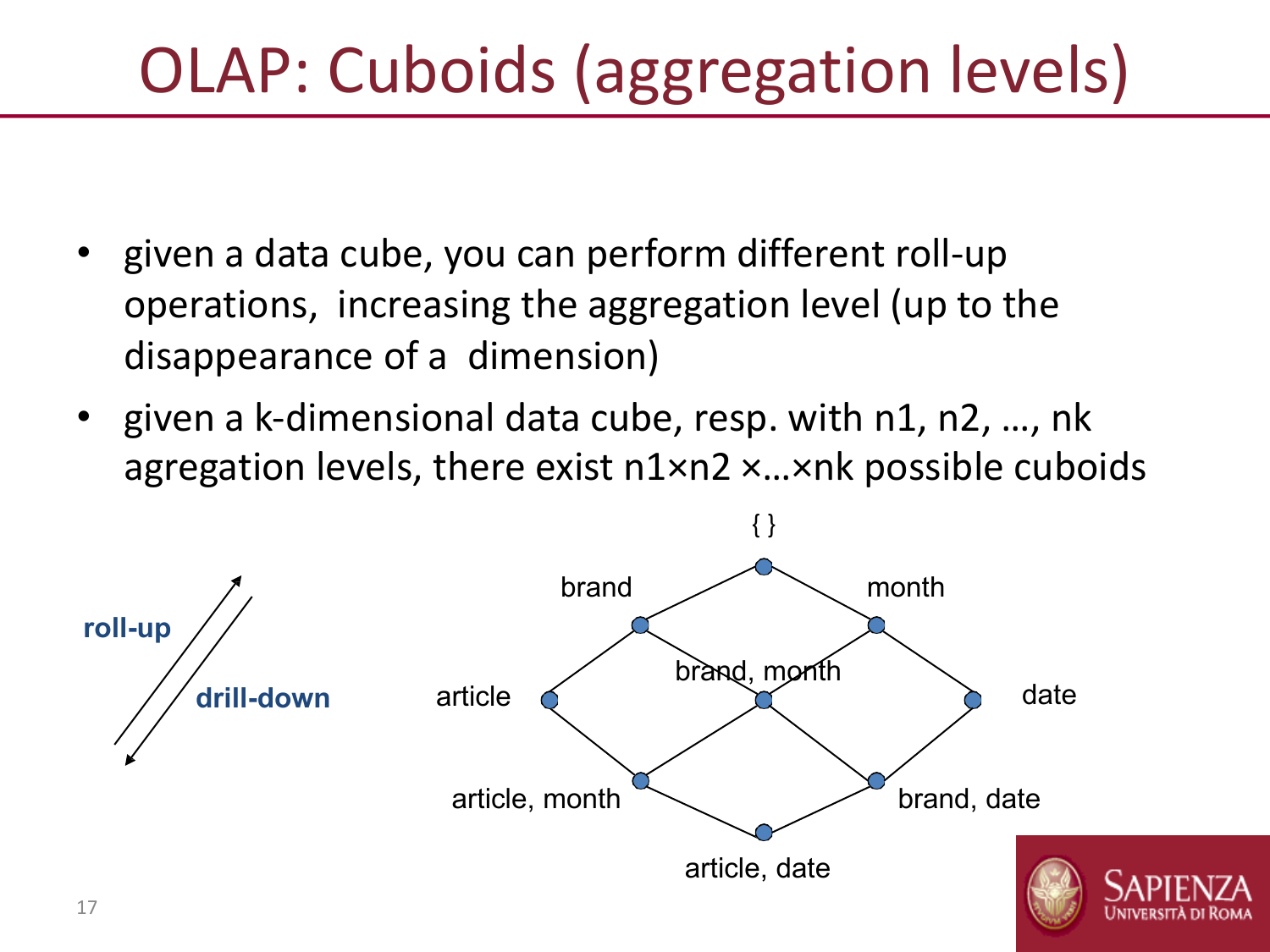### OLAP: Slice-and-Dice Operators

#### Selection (up to "slicing")

Examples:

from "monthly sales of products by city" to:

- a. monthly sales of products by city in central Italy
- b. monthly sales by city of dishwasher detergents



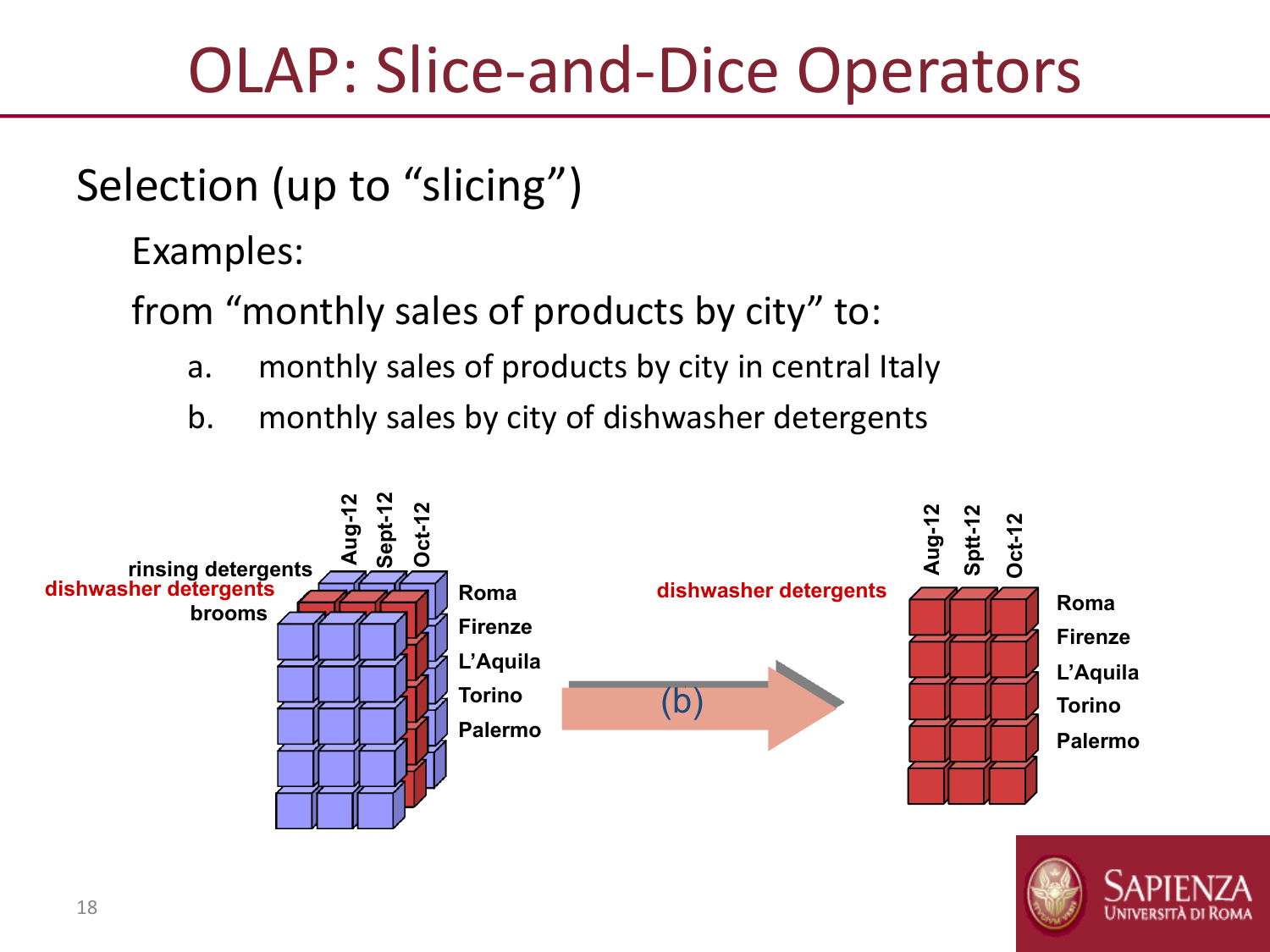## OLAP: Pivoting Operators

- Rotating dimensions on a bidimensional table
	- Example:
		- a. from: sales of (products by month) by (city)

two

operations

b. to: sales of (products by city) by (month)

|             |        | <b>RM</b> | FI | AQ | TO | PA |
|-------------|--------|-----------|----|----|----|----|
| rinsing det | aug-12 | 34        | 23 | 12 | 56 | 65 |
|             | sep-12 | 56        | 45 | 23 | 44 | 67 |
|             | oct-12 | 76        | 34 | 34 | 55 | 45 |
| dishw. det. | aug-12 | 57        | 46 | 35 | 79 | 88 |
|             | sep-12 | 79        | 68 | 46 | 67 | 90 |
|             | oct-12 | 99        | 57 | 57 | 78 | 68 |
| brooms      | aug-12 | 46        | 35 | 24 | 68 | 77 |
|             | sep-12 | 68        | 57 | 35 | 56 | 79 |
|             | oct-12 | 88        | 46 | 46 | 67 | 57 |



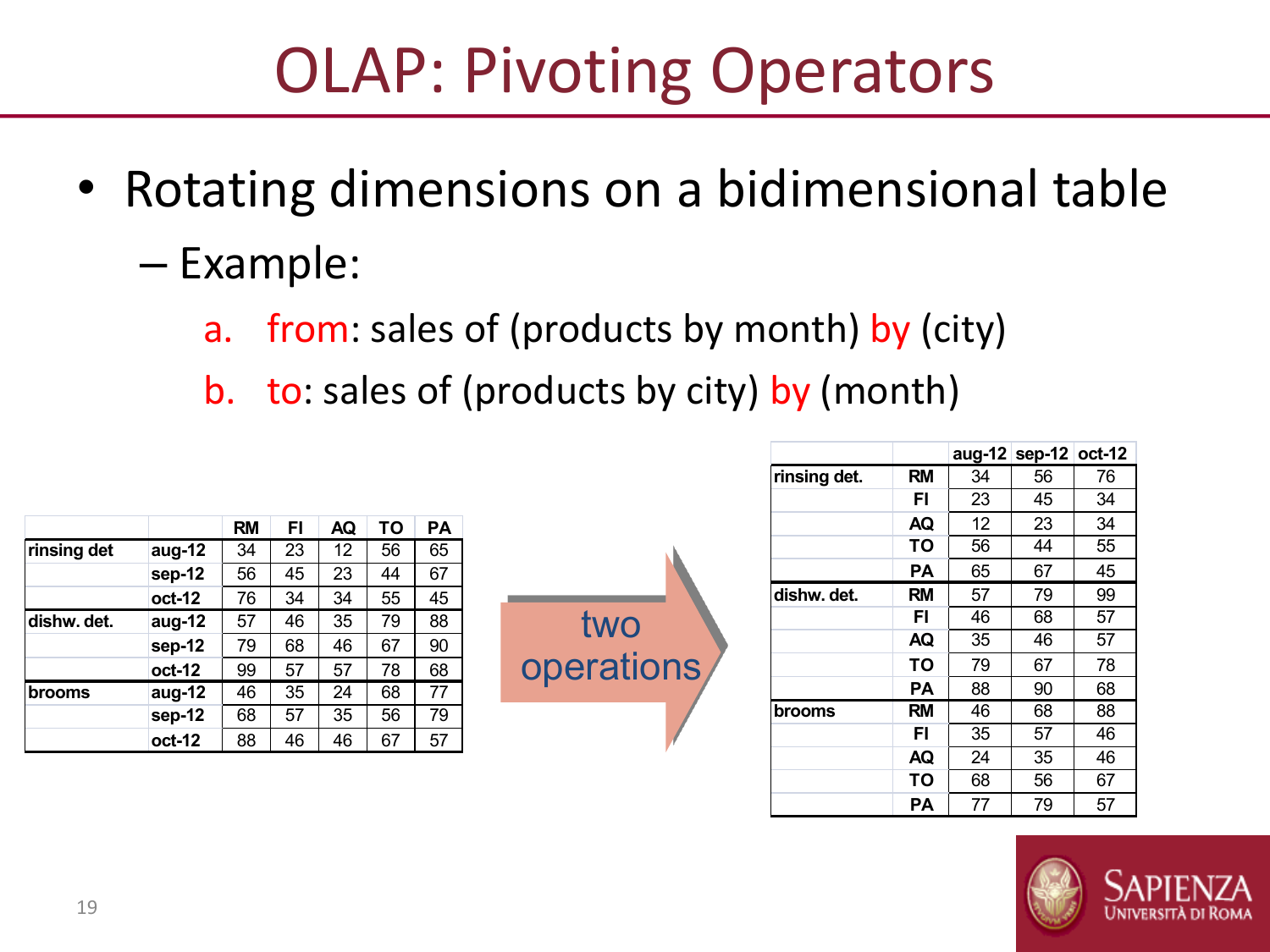## OLAP: Drill-Through Operator

- access data at a level of aggregation lower than the Data Warehouse
- access to reconciled data (three-level architecture) or to the operational DB
- a sort of extreme Drill-Down

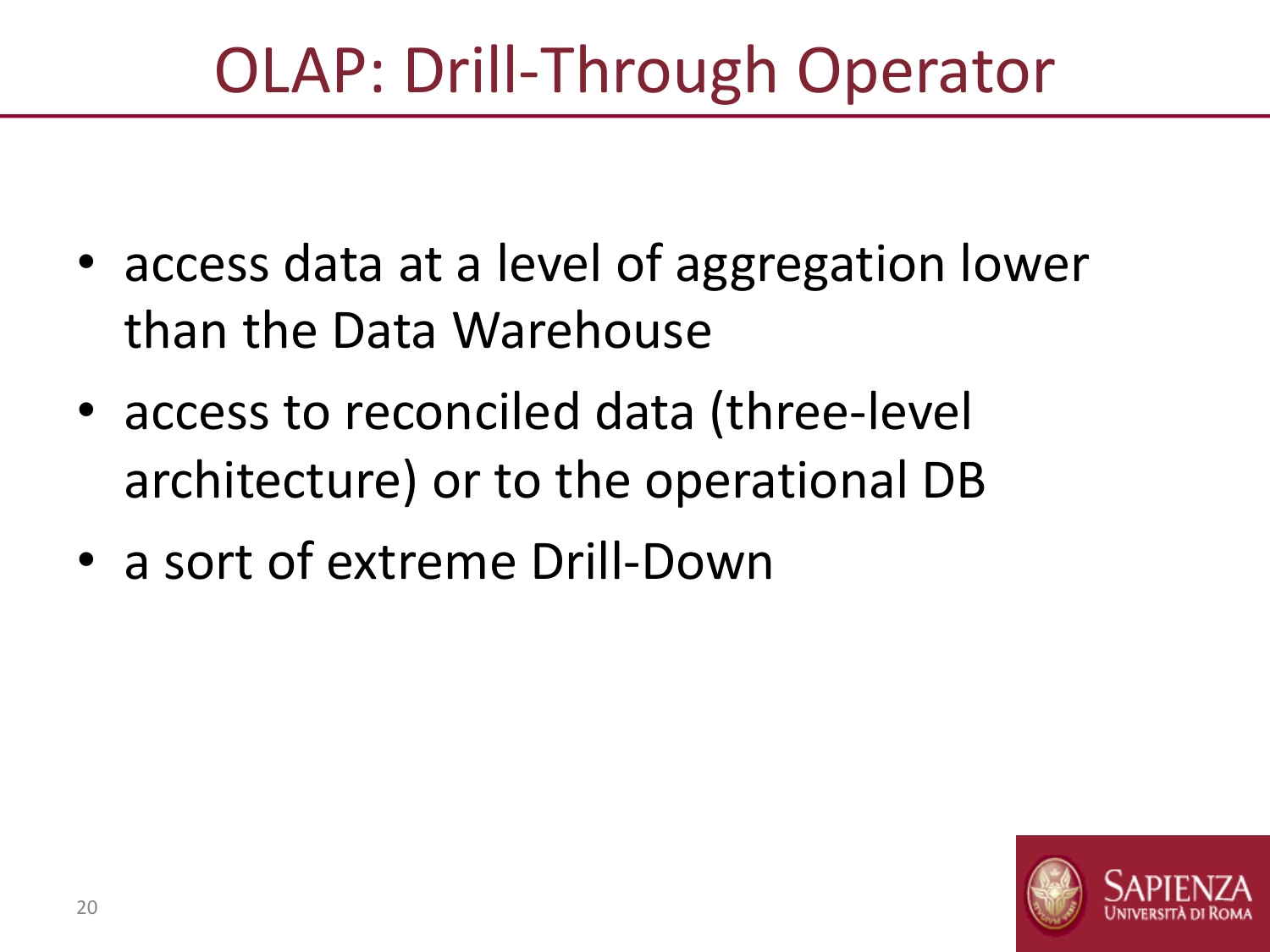## OLAP: Drill-Across Operators

- Correlate data from two or more cubes, based on the dimensional values, returning the value in a new cube
- Example:
	- Starting from
	- sales by product, date, city
	- employees by city

calculate:

– average sales by product, employee